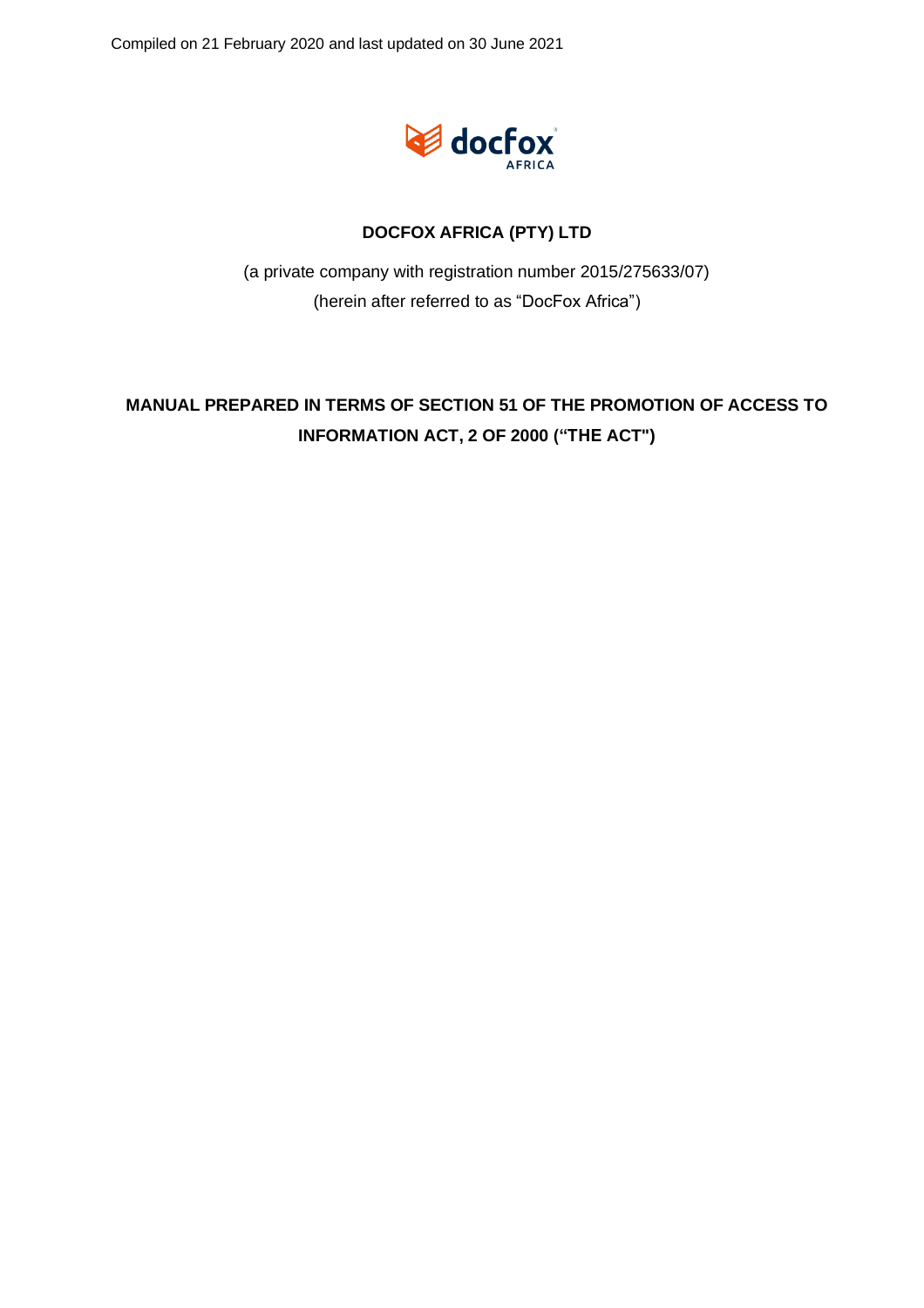### **INDEX**

- 1. **INTRODUCTION**
- 2. **CONTACT DETAILS**
- 3. **THE ACT AND THE SECTION 10 GUIDE**
- 4. **RECORDS OF DOCFOX AFRICA WHICH ARE AVAILABLE WITHOUT THE REQUESTER HAVING TO REQUEST ACCESS IN TERMS OF THE ACT**
- 5. **RECORDS OF DOCFOX AFRICA WHICH ARE AVAILABLE IN ACCORDANCE WITH OTHER LEGISLATION**
- 6. **DETAIL REQUIRED TO FACILITATE A REQUEST AND INFORMATION HELD BY DOCFOX AFRICA**
- 7. **PROTECTION OF PERSONAL INFORMATION ACT, 2013**
- 8. **PRESCRIBED FEES**
- 9. **GROUNDS OF REFUSAL OF ACCESS**
- 10. **LEGAL RECOURSE**

### 1. INTRODUCTION

- 1.1 DocFox Africa is a private company registered in terms of the laws of the Republic of South Africa. DocFox Africa comprises a private body in terms of the Act and conducts business as a service provider which assists its customers to meet their obligations in terms of the Financial Intelligence Centre Act, 38 of 2001;
- 1.2 This manual has been prepared in accordance with section 51 of the Act in order to assist and facilitate all requests for access to information of DocFox Africa as contemplated in the Act made by any person ("the Requester");
- 1.3 DocFox Africa shall ensure that the latest version of this manual is available on its website [www.docfox.co.za](http://www.docfox.co.za/) as well as from its office and in accordance with the provisions of the Act;
- 1.4 Any person who requires assistance in relation to his/her use or interpretation of this manual, should contact the Information Officer (identified in paragraph 2.3 below) for the required assistance;
- 1.5 This manual may be amended by DocFox Africa from time to time.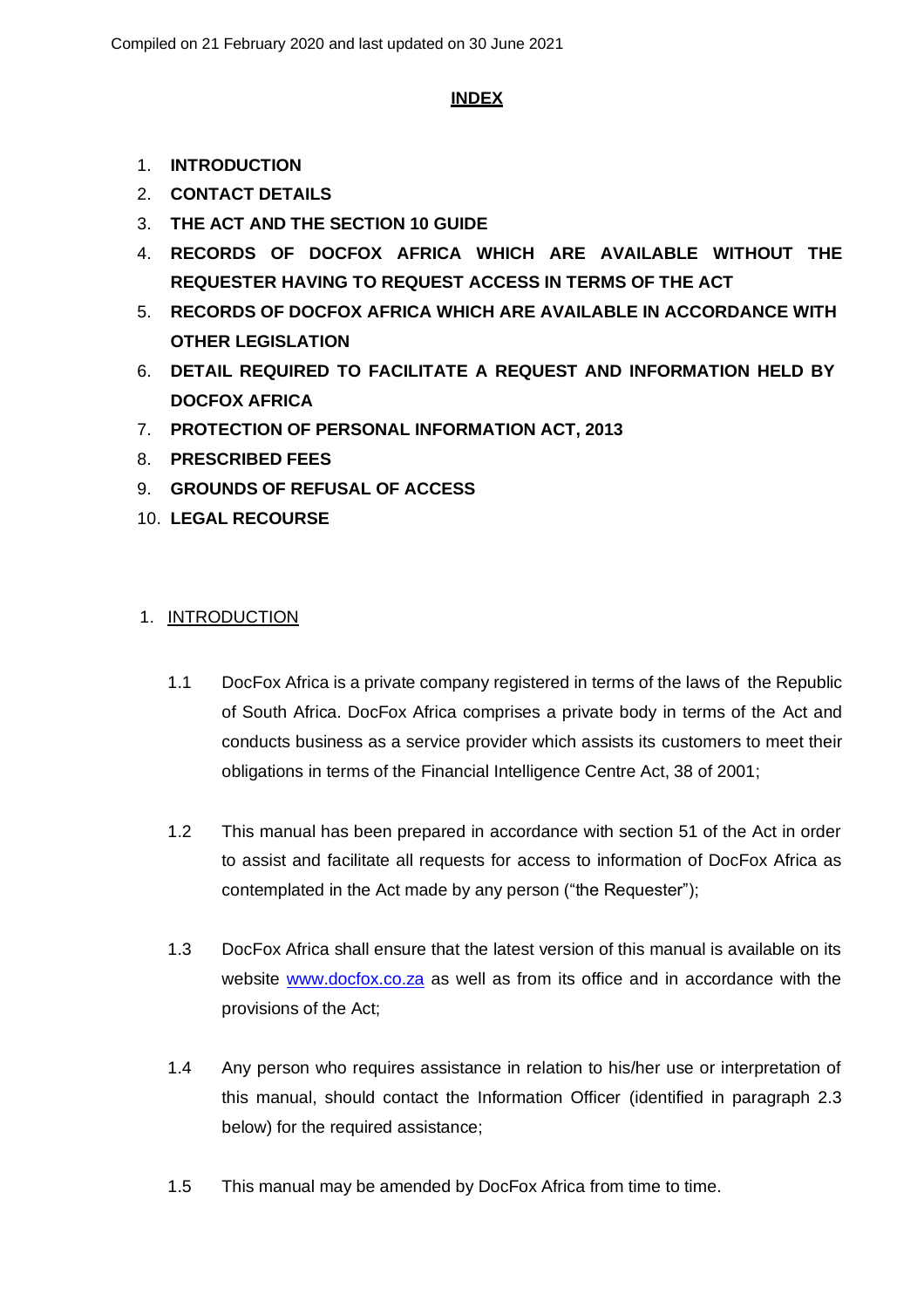### 2. CONTACT DETAILS (section 51 (1) (a) of the Act)

- 2.1 Details of DocFox Africa:
	- 2.1.1 Registered name: DocFox Africa (Pty) Ltd
	- 2.1.2 Registration number: 2015/275633/07
	- 2.1.3 Street/physical address: 2nd floor, 37 Bath Avenue, Rosebank
	- 2.1.4 Postal address: PO Box 784903, Sandton, Gauteng 2146
	- 2.1.5 Telephone number: 010 140 3580
	- 2.1.6 Fax number: N/A
- 2.2 Details of the head of DocFox Africa (comprising of DocFox Africa's Chief Executive Officer):
	- 2.2.1 Name: Walter Penfold
	- 2.2.2 Street/physical address: 2nd floor, 37 Bath Avenue, Rosebank
	- 2.2.3 Postal address: PO Box 784903, Sandton, Gauteng 2146
	- 2.2.4 Telephone number: 010 140 3580
	- 2.2.5 Fax number: N/A
	- 2.2.6 Email address: [privacy@docfox.co.za](mailto:privacy@docfox.co.za)
- 2.3 Details of DocFox Africa's Information Officer:
	- 2.3.1 Name: Josh Moritz
	- 2.3.2 Street/physical address: 2nd floor, 37 Bath Avenue, Rosebank
	- 2.3.3 Postal address: PO Box 784903, Sandton, Gauteng 2146
	- 2.3.4 Telephone number: 010 140 3580
	- 2.3.5 Fax number: N/A
	- 2.3.6 Email address: [privacy@docfox.co.za](mailto:privacy@docfox.co.za)

### 3 THE ACT AND THE SECTION 10 GUIDE (section 51 (1) (b) of the Act)

- 3.1 The Act grants a Requester access to records of a private body if the requested record is required for the exercise or protection of any rights. If a public body lodges a request, the public body must be acting in the public interest;
- 3.2 Requests in terms of the Act shall be made in accordance with the prescribed procedures and at the rates provided in terms of the Act;
- 3.3 Requesters are referred to the existing guide which has been compiled by the South African Human Rights Commission ("the SAHRC") and which shall be updated and made available by the Information Regulator in terms of Section 10 of the Act, which will contain information in an easily comprehensible form and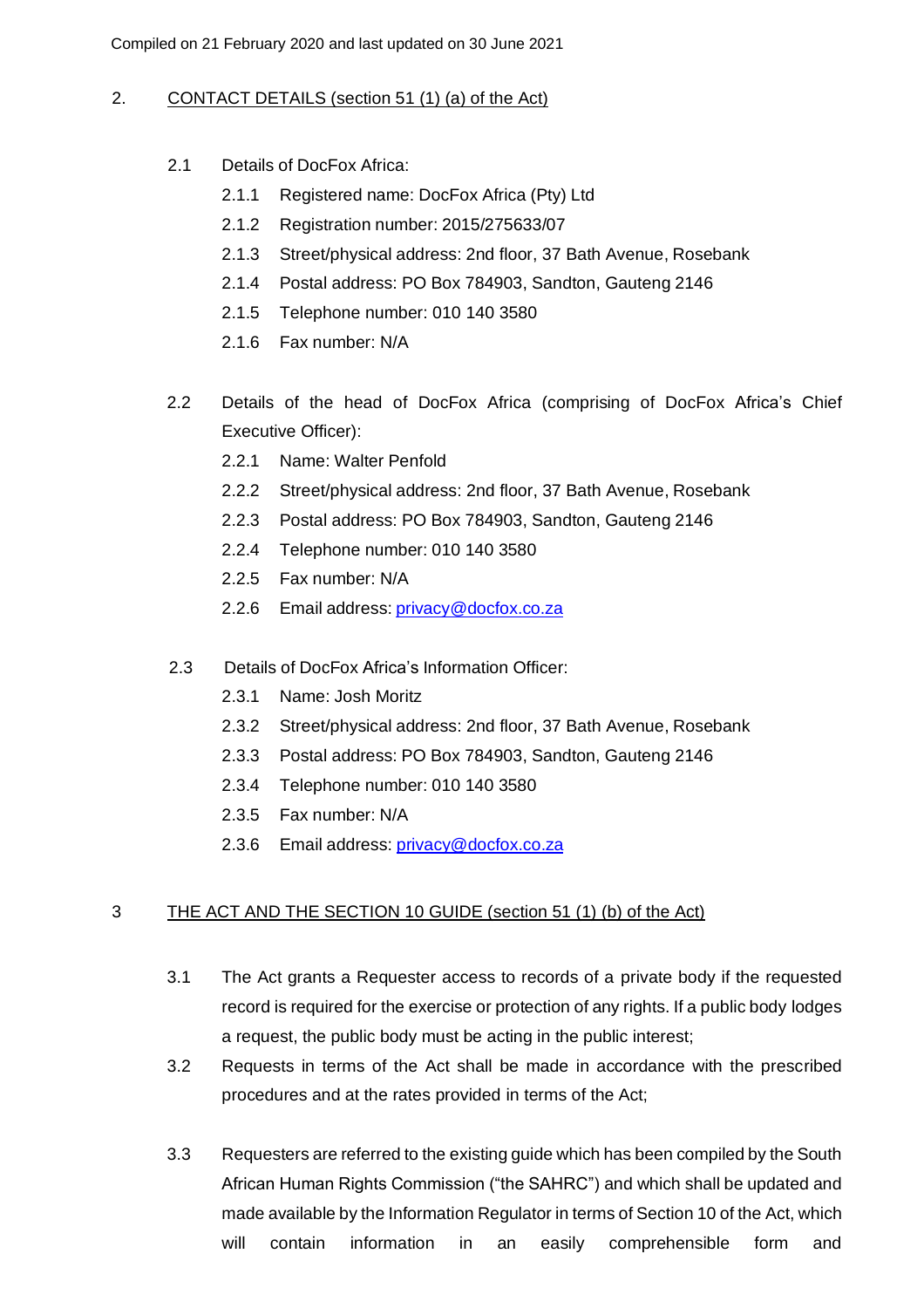manner, as may reasonably be required by a person who wishes to exercise any right contemplated in the Act and in the Protection of Personal Information Act, 4 of 2013.

- 3.4 The contact details of the SAHRC are:
	- 3.4.1 Postal address: Private Bag 2700, Houghton, 2041
	- 3.4.2 Telephone number: +27 11 877 3600
	- 3.4.3 Fax number: +27 11 403 0625
	- 3.4.3 Website: [www.sahrc.org.za](http://www.sahrc.org.za/)
- 3.5 The contact details of the Information Regulator are:
	- 3.5.1 Postal address: P O Box 31533, Braamfontein, Johannesburg, 2017
	- 3.5.2 Website:<https://www.justice.gov.za/inforeg>
	- 3.5.3 Email: [inforeg@justice.gov.za](mailto:inforeg@justice.gov.za)

# 4 RECORDS OF DOCFOX AFRICA WHICH ARE AVAILABLE WITHOUT THE REQUESTER HAVING TO REQUEST ACCESS IN TERMS OF THE ACT (section 51 (1) (b) (ii) of the Act)

The head of DocFox Africa has not, on a voluntary basis, made available a description of the categories of records of DocFox Africa that are automatically available in terms of section 52 of the Act.

## 5 RECORDS OF DOCFOX AFRICA WHICH ARE AVAILABLE IN ACCORDANCE WITH OTHER LEGISLATION (section 51 (1) (b) (iii) of the Act)

- 5.1 Records are kept by DocFox Africa in accordance with legislation applicable to DocFox Africa, including but not limited to the following legislation (as amended from time to time):
	- 5.1.1 Basic Conditions of Employment Act, 75 of 1997;
	- 5.1.2 Companies Act, 71 of 2008;
	- 5.1.3 Compensation for Occupational Injuries and Diseases Act, 130 of 1993;
	- 5.1.4 Consumer Protection Act, 68 of 2008;
	- 5.1.5 Electronic Communications and Transactions Act, 25 of 2002;
	- 5.1.6 Employment Equity Act, 55 of 1998;
	- 5.1.7 Financial Intelligence Centre Act, 38 of 2001;
	- 5.1.8 The General Data Protection Regulation 2016/679;
	- 5.1.9 Income Tax Act, 58 of 1962;
	- 5.1.10 Labour Relations Act, 66 of 1995;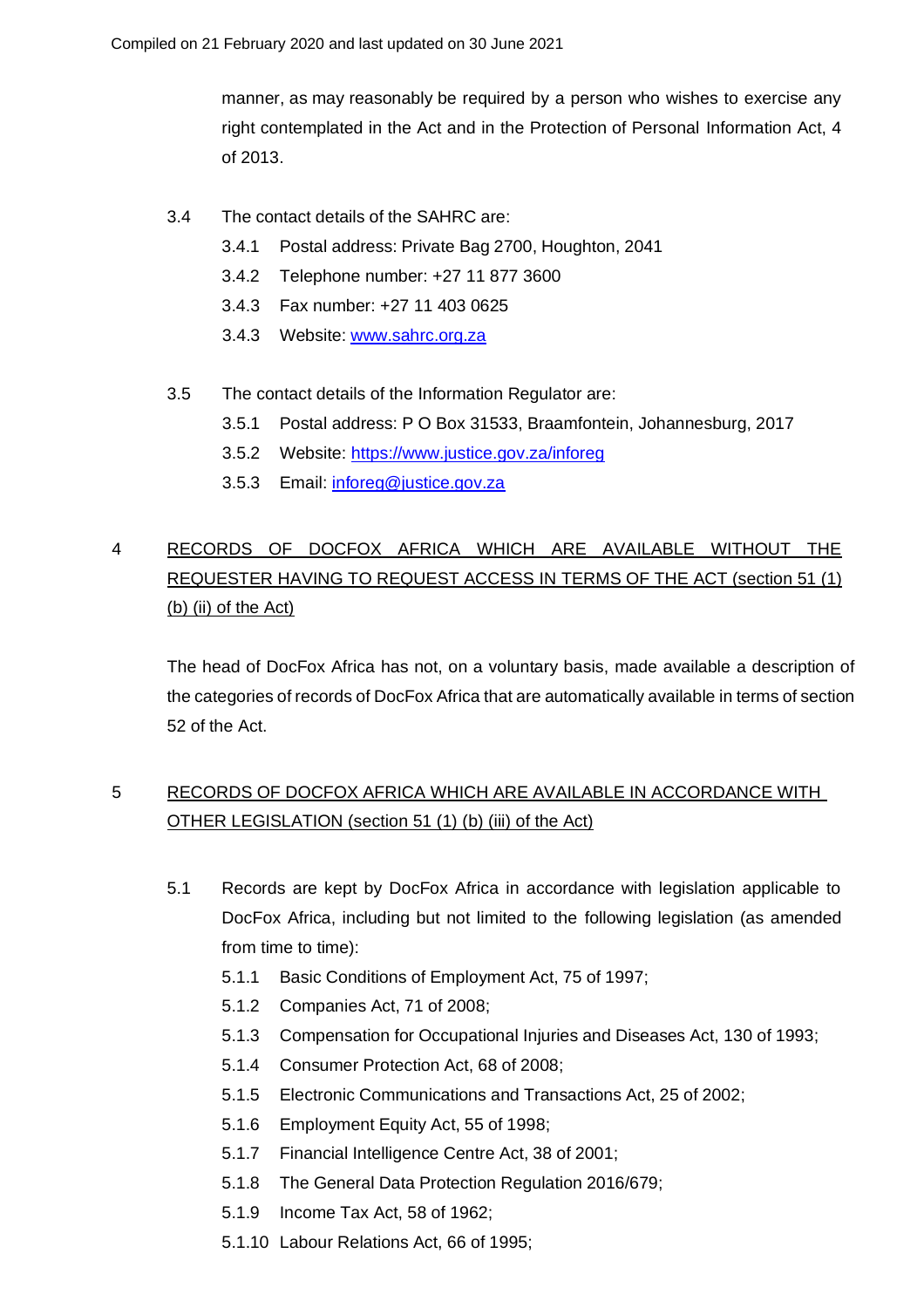- 5.1.11 Occupational Health and Safety Act, 85 of 1993;
- 5.1.12 Promotion of Access to Information Act, 2 of 2000;
- 5.1.13 Protection of Personal Information Act, 4 of 2013;
- 5.1.14 Skills Development Act, 97 of 1998;
- 5.1.15 Unemployment Insurance Act, 63 of 2001; and
- 5.1.16 Value Added Tax Act, 89 of 1991.

## 6 DETAIL REQUIRED TO FACILITATE A REQUEST AND INFORMATION HELD BY DOCFOX AFRICA (section 51 (1) (b) (iv) of the Act)

- 6.1 Records, whether specifically listed in this manual or not, will only be made available subject to the provisions of the Act;
- 6.2 In order to facilitate a request for access to a record held by DocFox Africa, all Requesters are kindly requested to:
	- 6.2.1 Use the prescribed form, a copy of which prescribed form is enclosed with this manual;
	- 6.2.2 Address your request to the Head of DocFox Africa (CEO);
	- 6.2.3 Provide sufficient details to enable DocFox Africa to identify:
		- 6.2.3.1 the record/s requested;
		- 6.2.3.2 the Requester (and if an agent is lodging the request, proof of capacity);
		- 6.2.3.3 the form of access which the Requester requires to the record;
		- 6.2.3.4 the postal address or fax number of the Requester in South Africa;
		- 6.2.3.5 if the Requester wishes to be informed of the decision in any manner (in addition to being informed in writing) the manner and particulars thereof;
		- 6.2.3.6 The right which the Requester is seeking to exercise, or protect with an explanation of the reason the record is required to exercise or protect the right.
- 6.3 DocFox Africa holds records relating to the following subjects and in relation to the categories listed under each subject as follows:
	- 6.3.1 Company records:
		- 6.3.1.1 Documents of incorporation including its Memorandum of Incorporation;
		- 6.3.1.2 Share register and other statutory registers;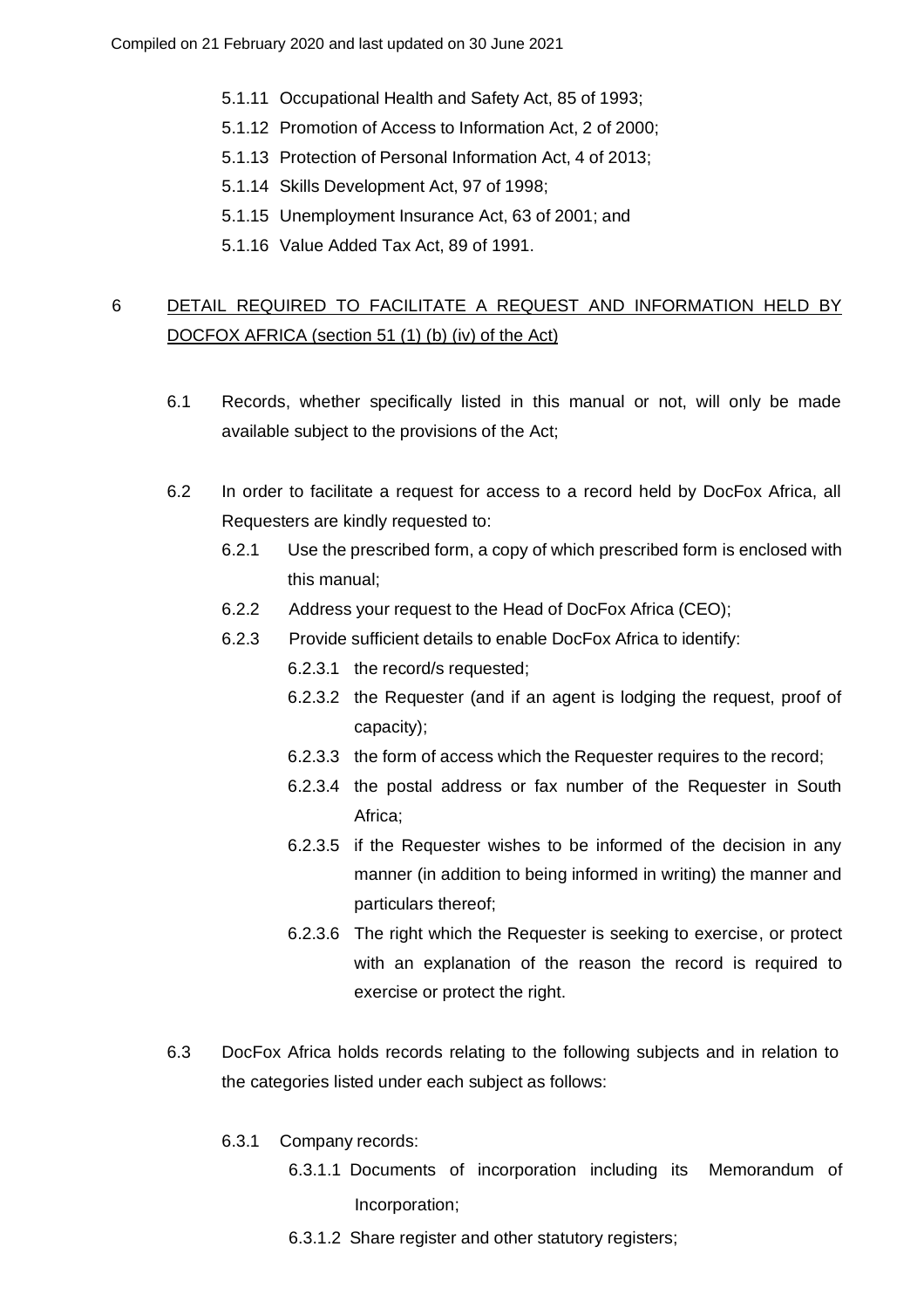6.3.1.3 Other company secretarial records;

### 6.3.2 Human resources:

- 6.3.2.1 Employee records;
- 6.3.2.2 Employment contracts;
- 6.3.2.3 Personnel guideline, policies and procedures;
- 6.3.3 Financial:
	- 6.3.3.1 Financial statements;
	- 6.3.3.2 Financial and tax records;
	- 6.3.3.3 Audit reports;
	- 6.3.3.4 Management accounts;
	- 6.3.3.5 Banking details and records;
- 6.3.4 Intellectual property:
	- 6.3.4.1 Details of all trademarks, patents and other forms of intellectual property held by DocFox Africa;
- 6.3.5 Information technology:
	- 6.3.5.1 Software licences held by DocFox Africa;
	- 6.3.5.2 Records of computer systems and software used by DocFox Africa;
- 6.3.6 Customers:
	- 6.3.6.1 Contracts entered into between DocFox Africa and its customers;
	- 6.3.6.2 Correspondence exchanged between DocFox Africa and its customers and with DocFox Africa and third parties in relation to the services rendered by DocFox Africa in relation to its customers;
	- 6.3.6.3 Information relating to DocFox Africa's customers, information held by DocFox Africa on behalf of its customers, or obtained by DocFox Africa on behalf of its customers;
- 6.3.7 Miscellaneous:
	- 6.3.7.1 Asset register;
	- 6.3.7.2 Lease agreements entered into by DocFox Africa in relation to immovable and movable property;
	- 6.3.7.3 Sale agreements entered into by DocFox Africa in relation to immovable and movable property;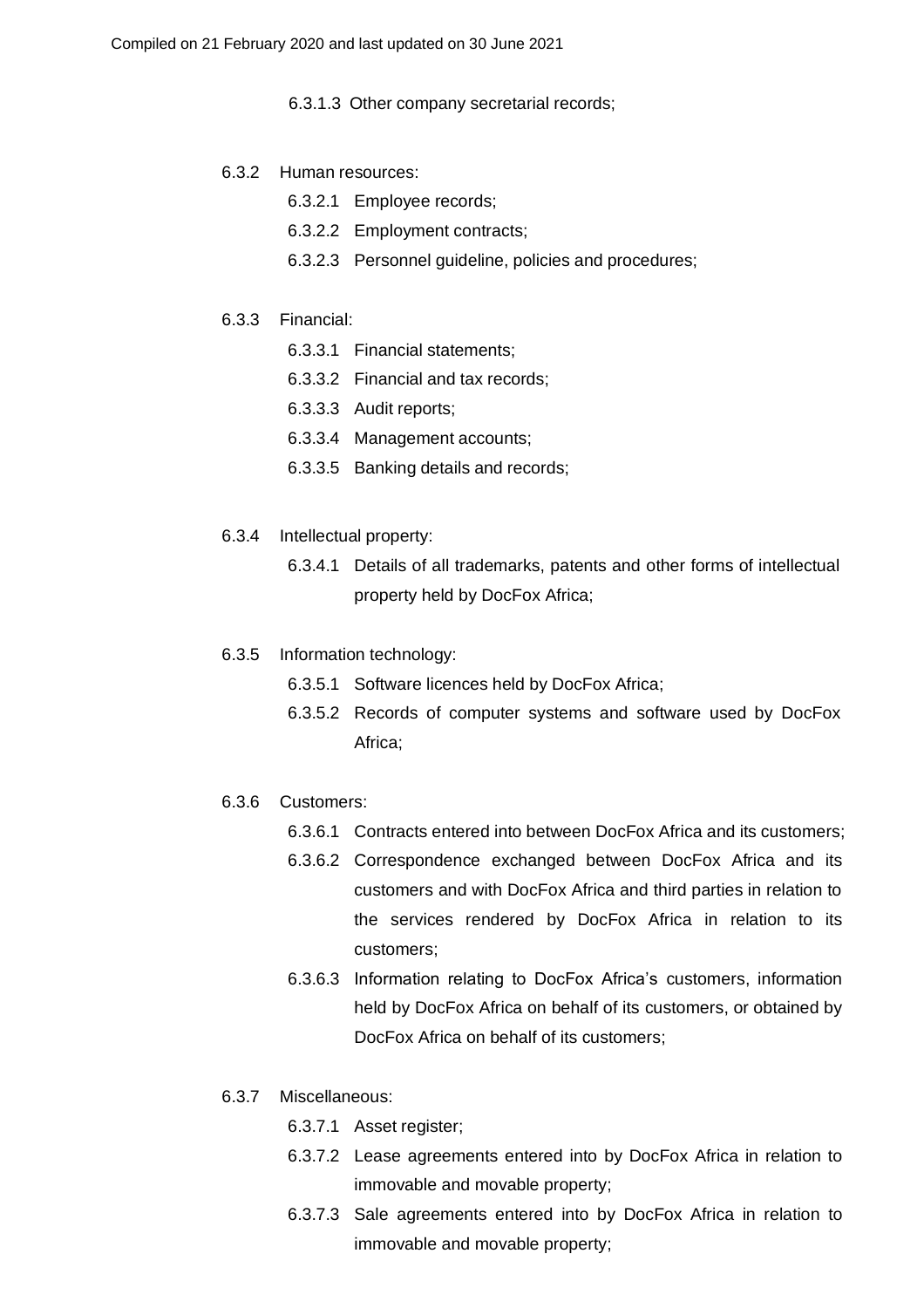- 6.3.7.4 Insurance policies held by DocFox Africa in relation to immovable and movable property;
- 6.3.7.5 Contracts and correspondence between DocFox Africa and its service providers;
- 6.4 The reference to any category of record in this paragraph 6 does not mean that such record shall be made available to a Requester who requests such record in terms of the Act. Certain grounds of refusal as set out in terms of Part 3, Chapter 4 of the Act may be applicable to a request for the records held by DocFox Africa.

### 7 PROTECTION OF PERSONAL INFORMATION ACT, 2013 (section 51 (1) (c) of the Act)

- 7.1 For the purposes of this paragraph 7, the term:
	- 7.1.1 "Customer" shall mean a customer of DocFox Africa (whether a natural person or juristic person);
	- 7.1.2 "Client" shall mean a client or potential client (whether a natural person or a juristic person) of a Customer and in respect of whom a Customer utilises DocFox Africa's services;
- 7.2 DocFox Africa processes personal information for the following purposes:
	- 7.2.1 For purposes of rendering its services to Customers and for purposes of undertaking activities related to the provision of its services to Customers;
	- 7.2.2 For purposes of complying with its statutory and contractual obligations including towards its service providers, suppliers and Customers;
	- 7.2.3 For purposes of compiling and maintaining accounting and financial records;
	- 7.2.4 General business administration;
- 7.3 Description of the categories of data subjects:
	- 7.3.1 Customers;
	- 7.3.2 Clients whose personal information is provided to DocFox Africa by Customers for purposes of enabling DocFox Africa to render its services to Customers;
	- 7.3.3 Clients who provide their personal information directly to DocFox Africa at the request of Customers;
	- 7.3.4 Service providers, suppliers, vendors and agents of DocFox Africa; and
	- 7.3.5 Employees and independent subcontractors of DocFox Africa.
- 7.4 Nature of the personal information processed in relation to data subjects:
	- 7.4.1 Information relating to the gender, sex, pregnancy, marital status, national, origin, age, physical or mental health, well-being, disability, religion,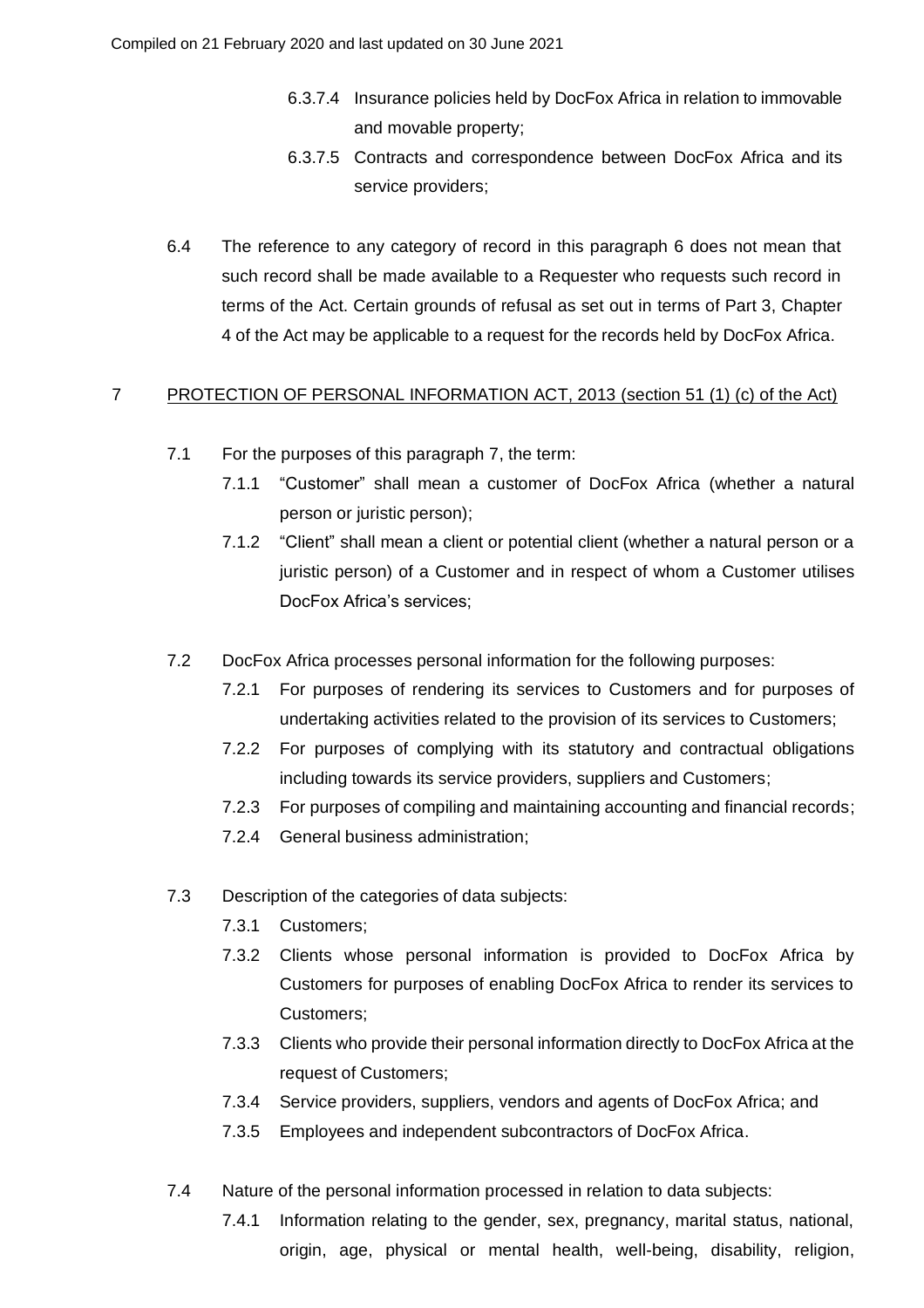conscience, belief, culture, language and birth of the person;

- 7.4.2 Information relating to the education or the medical, financial, criminal or employment history of the person;
- 7.4.3 Any identifying number, symbol, e-mail address, physical address, telephone number, location information, online identifier or other particular assignment to the person;
- 7.4.4 The biometric information of the person;
- 7.4.5 The personal opinions, views or preferences of the person;
- 7.4.6 Correspondence sent by the person that is implicitly or explicitly of a private or confidential nature or further correspondence that would reveal the contents of the original correspondence;
- 7.4.7 The views or opinions of another individual about the person; and
- 7.4.8 The name of the person if it appears with other personal information relating to the person or if the disclosure of the name itself would reveal information about the person.
- 7.5 The recipients or categories of recipients to whom the personal information may be supplied:
	- 7.5.1 Customers;
	- 7.5.2 Service providers, vendors, agents and representatives of DocFox Africa;
	- 7.5.3 Suppliers rendering services to DocFox Africa for purposes of, *inter alia*, enabling DocFox Africa to render its services to Customers;
	- 7.5.4 Employees and independent contractors of DocFox Africa;
	- 7.5.5 Banks and other financial institutions;
	- 7.5.6 Third-party vendors and financial institutions identified by Clients in terms of any verification process undertaken by DocFox Africa pertaining to the Clients on behalf of Customers;
	- 7.5.7 Regulatory, statutory and government bodies;
- 7.6 Planned transborder flows of personal information:
	- 7.6.1 DocFox Africa shall store the personal information of its Customers and of the Clients electronically *via* Amazon Web Services located in the Republic of Ireland;
	- 7.6.2 DocFox Africa may in addition, in the course and scope of rendering its services to Customers and in exercising its rights and performing its obligations in terms of the contractual arrangements entered into between it and its Customers and by virtue of DocFox Africa's use of any tool available to it in that regard, transfer personal information of Customers and their Clients to additional third parties who may be in a foreign country as regulated by the terms of the written contact entered into between DocFox Africa and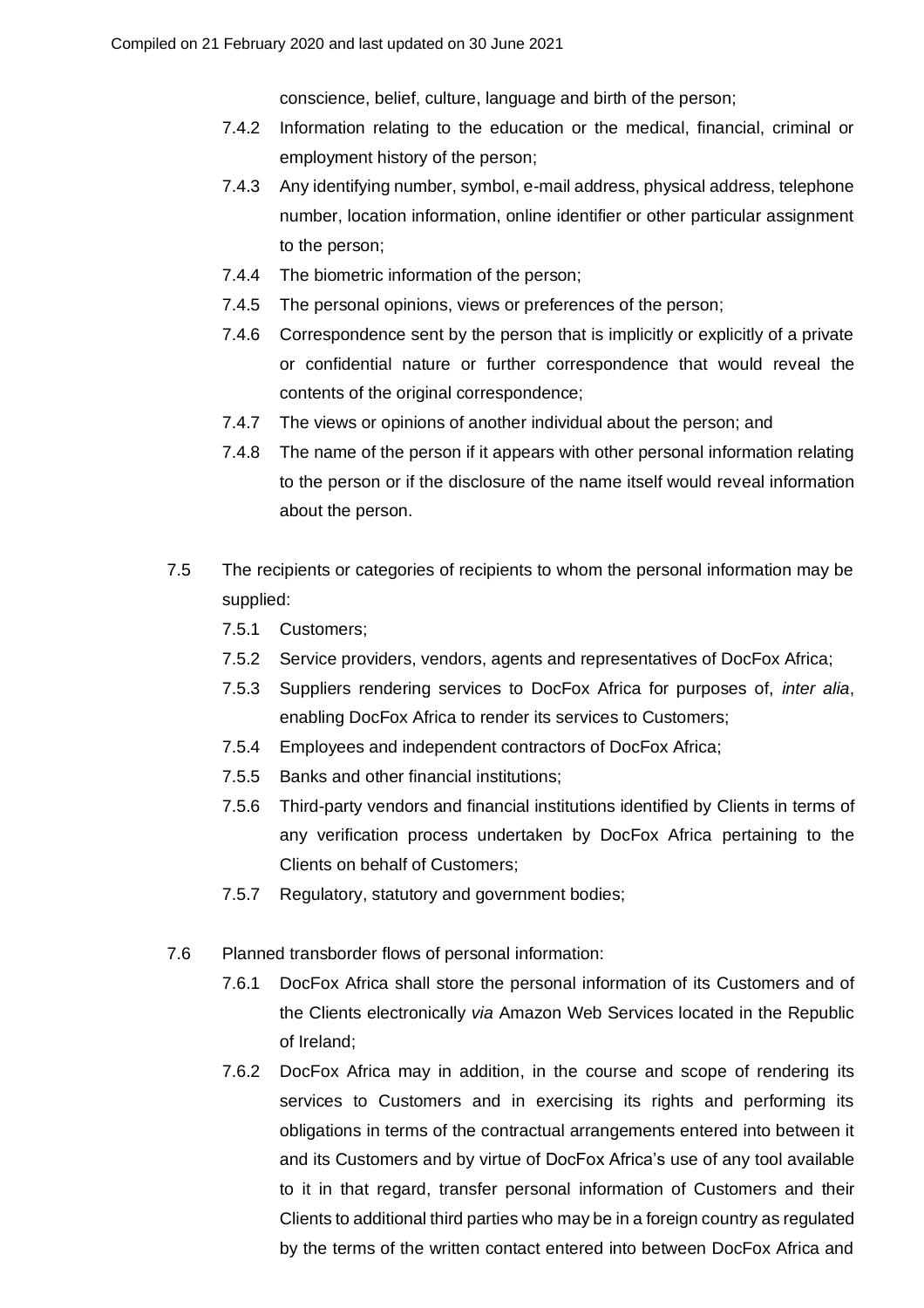its Customers.

7.7 DocFox Africa employs current technology to ensure the confidentiality, integrity, and availability of the personal information under its care. DocFox Africa's software systems, security, controls, customer support services, software development processes, systems operations support services, customer support services, sales and marketing processes, employee processes, and all other operational processes are routinely assessed and audited based on the criteria for a description of a service organization's system set forth in *DC 200, 2018 Description Criteria for a Description of a Service Organization's System in a SOC 2® Report* (AICPA, *Description Criteria*). The suitability of the design and operating effectiveness of controls provide reasonable assurance that DocFox Africa's service commitments and system requirements were achieved based on the trust services criteria relevant to security (applicable trust services criteria) set forth in *TSP 100, 2017 Trust Services Criteria for Security, Availability, Processing Integrity, Confidentiality, and Privacy* (AICPA, *Trust Services Criteria*).

### 8 PRESCRIBED FEES

- 8.1 The Information Officer must by notice require the Requester to pay the prescribed request fee, in the amount of R 50.00, before further processing the request;
- 8.2 If access to a record is granted by DocFox Africa, the Requester may be required to pay an access fee in relation to the search for and preparation of the record and for re-production of the record;
- 8.3 The access and reproduction fees which apply are set out below (in accordance with Part III of Annexure A of the Regulations to the Act). DocFox Africa may withhold a record until any access fees payable by the Requester have been paid according to the following tariffs:
	- 8.3.1 R 1.10 per page: photocopy of an A4-size page or part thereof (including for a copy of each page of this manual);
	- 8.3.2 R 0.75 per page: printed copy of an A4-size page or part thereof held on a computer or in electronic or machine-readable form;
	- 8.3.3 R 7.50: a copy of, in a computer readable form on a stiffy disc;
	- 8.3.4 R 70.00: a copy of, in a computer readable form on a compact disc (CD);
	- 8.3.5 R 40.00 per page: transcription of visual images on an A4-size page or part thereof;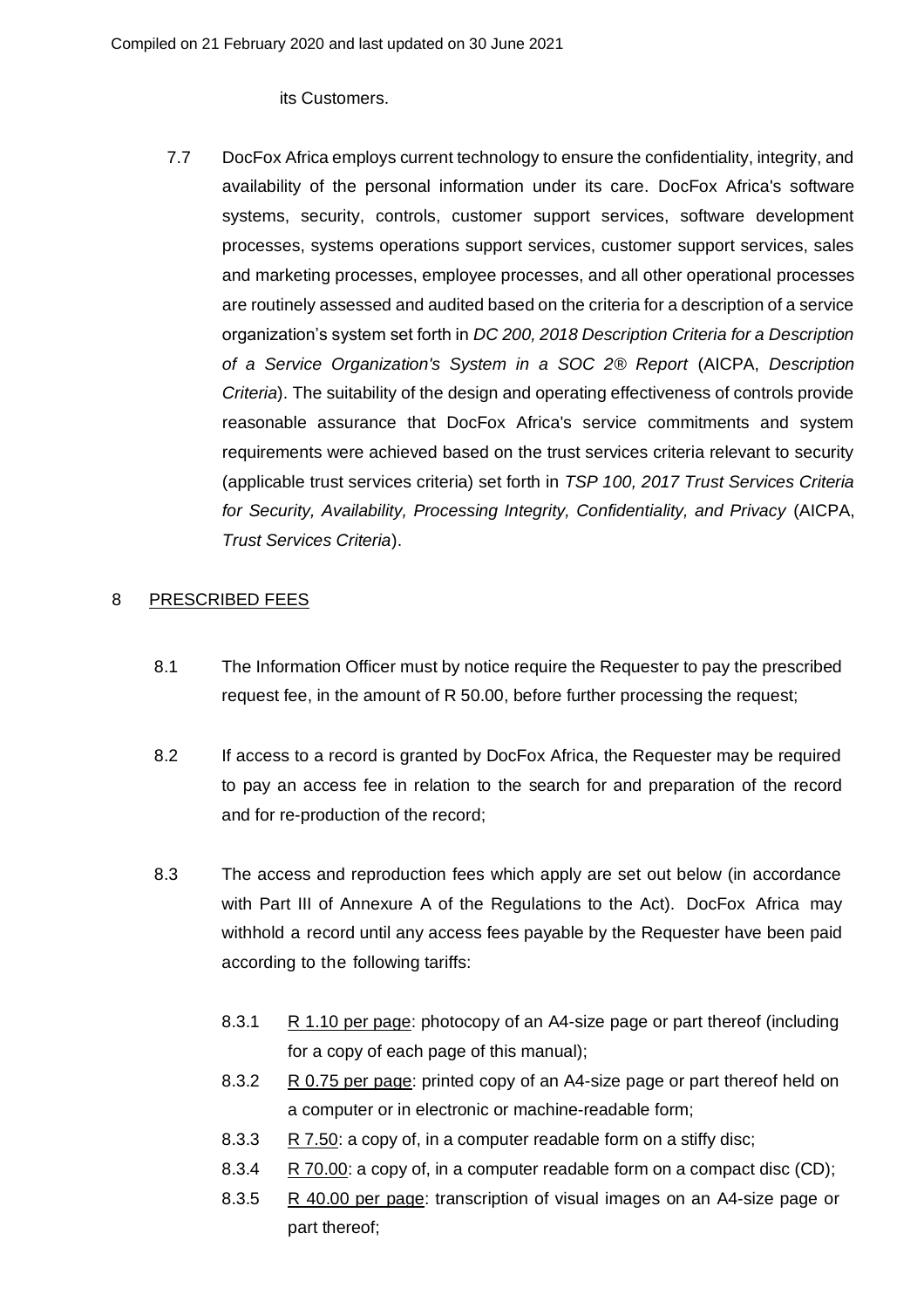- 8.3.6 R 60.00: copy of visual images;
- 8.3.7 R 20.00: transcription of an audio record on an A4-size page or part thereof;
- 8.3.8 R 30.00: copy of an audio record;
- 8.4 If the search for the record requested and the preparation of the record for disclosure would in the opinion of the Information Officer, require more than 6 hours, the Information Officer shall by notice to the Requester require the Requester to effect payment of a deposit to DocFox Africa (which deposit may not be more than one third of the access fee which would be payable if the request were granted);
- 8.5 The notice to the Requester referred to in paragraphs 8.1 and 8.4 above must state:
	- 8.5.1 The amount of the deposit payable if applicable;
	- 8.5.2 That the Requester may lodge a complaint with the Information Regulator, or an application to court against the tender or payment of the request fee in terms of paragraph 8.1, or the tender or payment of a deposit in terms of paragraph 8.4, as the case may be; and
	- 8.5.3 The procedure, including the period, for lodging the complaint to the Information Regulator or for instituting the application in court.

### 9 GROUNDS OF REFUSAL OF ACCESS

In terms of Part 3, Chapter 4 of the Act, DocFox Africa may and in certain instances must refuse access to records on the grounds set out in the Act.

### 10 LEGAL RECOURSE

When a Requester is not satisfied by a decision made by the head of DocFox Africa, for example for refusing a request for access, for imposing access fees, for extending the time period in which DocFox's response is due, or in relation to the form of access granted, the Requester may by way of an application, within 180 days apply to court for appropriate relief in terms of section 82 of the Act.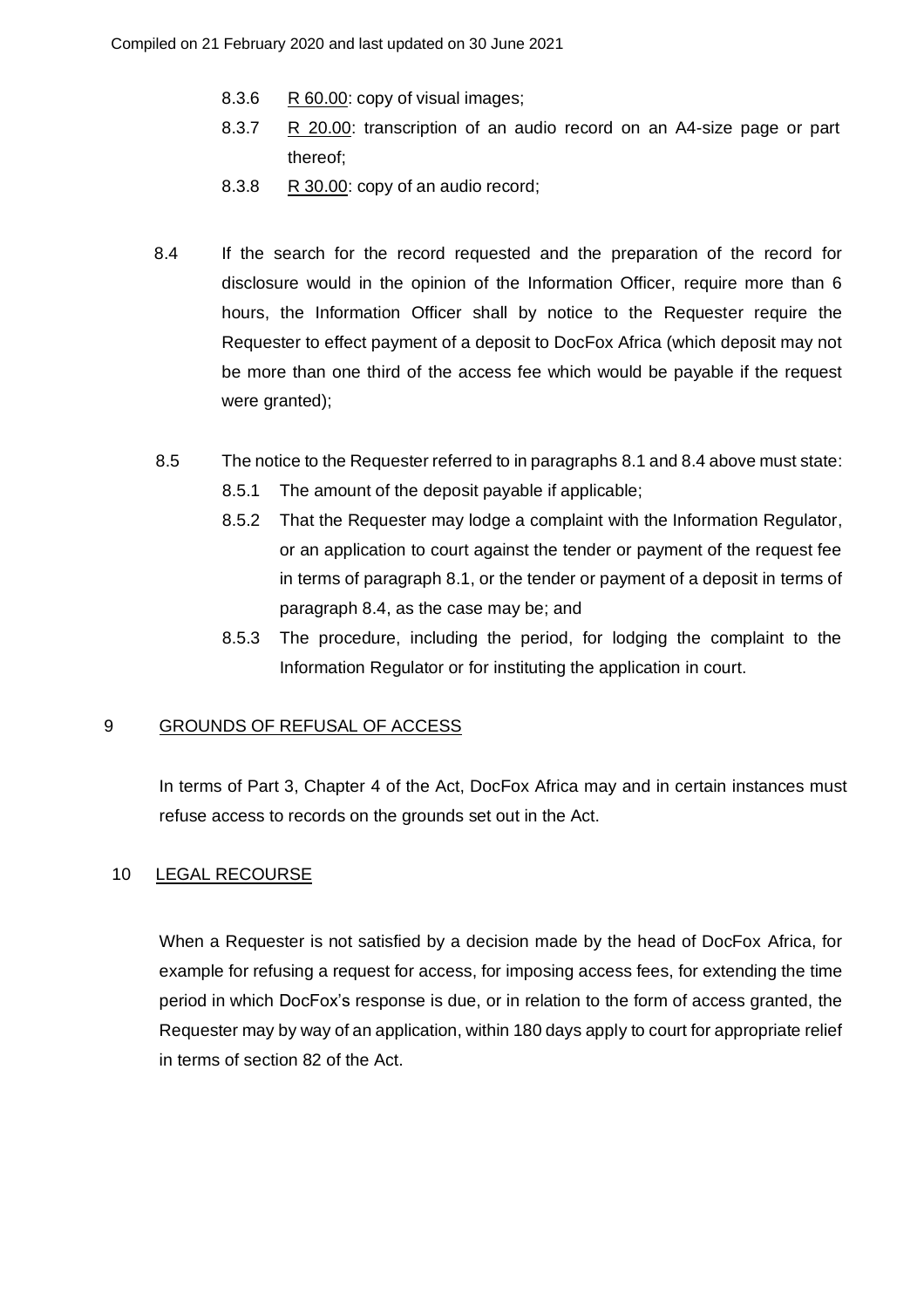#### **Form C** REQUEST FOR ACCESS TO RECORD OF PRIVATE BODY

(Section 53 (1) of the Promotion of Access to Information Act, 2000 (Act No. 2 of 2000))

[Regulation 10]

### **A. Particulars of private body**

The Head:

#### **B. Particulars of person requesting access to the record**

- (*a*) *The particulars of the person who requests access to the record must be given below.*
- (*b*) *The address and/or fax number in the Republic to which the information is to be sent must be given.*
- (*c*) *Proof of the capacity in which the request is made, if applicable, must be attached.*

Full names and surname:

Identity number: Postal address:

Fax number: Telephone number: E-mail address: Capacity in which request is made, when made on behalf of another person:

#### **C. Particulars of person on whose behalf request is made**

*This section must be completed ONLY if a request for information is made on behalf of another person.*

Full names and surname:

Identity number:

#### **D. Particulars of record**

(*a*) *Provide full particulars of the record to which access is requested, including the reference number if that is known to you, to enable the record to be located.*

- (*b*) *If the provided space is inadequate, please continue on a separate folio and attach it to this form. The requester must sign all the additional folios.*
- 1. Description of record or relevant part of the record:
- 2. Reference number, if available:
- 3. Any further particulars of record:

#### **E. Fees**

- (*a*) *A request for access to a record, other than a record containing personal information about yourself, will be processed only after a request fee has been paid.*
- (*b*) *You will be notified of the amount required to be paid as the request fee.*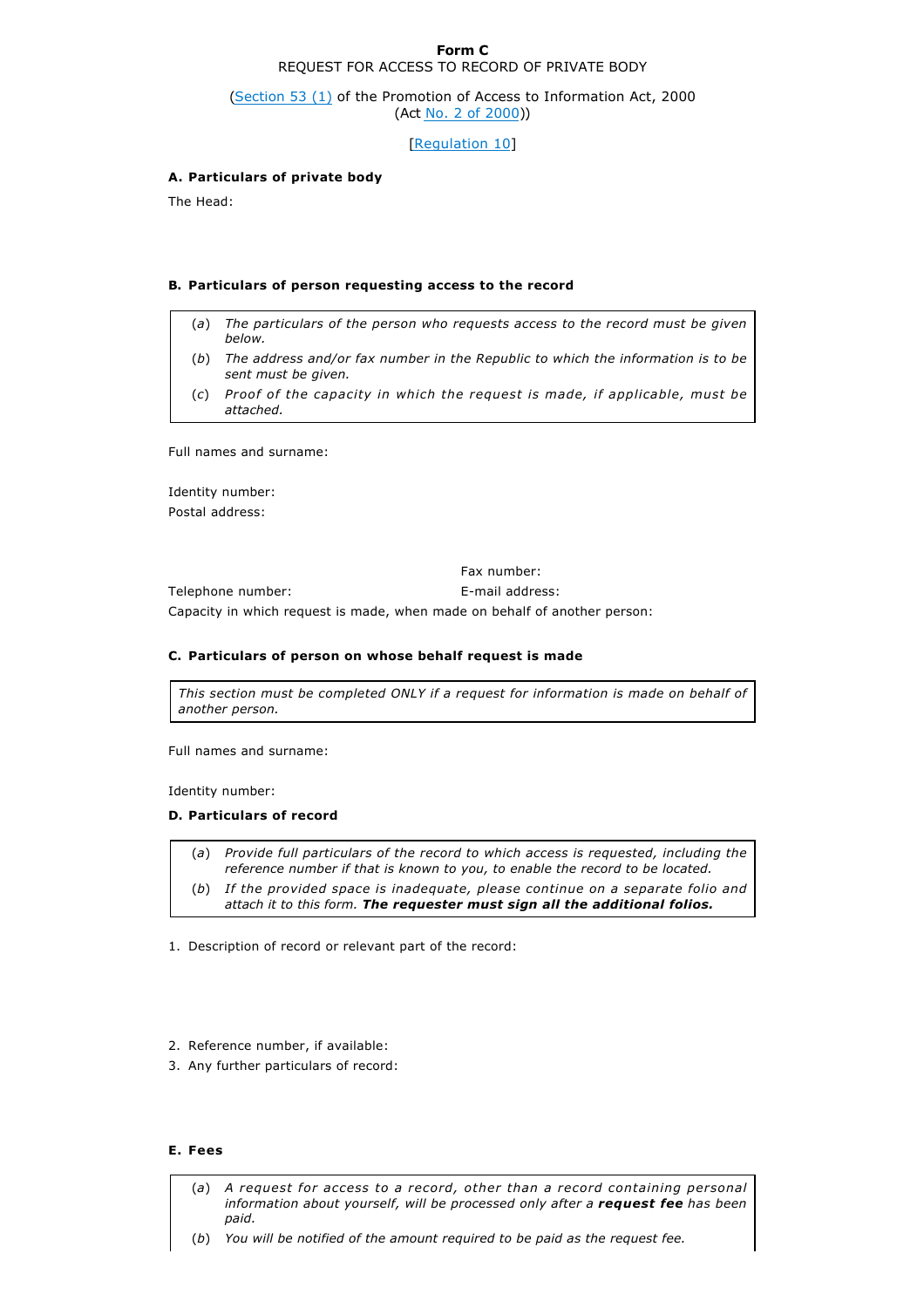- (*c*) *The fee payable for access to a record depends on the form in which access is required and the reasonable time required to search for and prepare a record.*
- (*d*) *If you qualify for exemption of the payment of any fee, please state the reason for exemption.*

Reason for exemption from payment of fees:

#### **F. Form of access to record**

*If you are prevented by a disability to read, view or listen to the record in the form of access provided for in 1 to 4 hereunder, state your disability and indicate in which form the record is required.*

Disability: The state of the state of the Form in which record is required:

*Mark the appropriate box with an* **X**.

*NOTES:*

- (*a*) *Compliance with your request in the specified form may depend on the form in which the record is available.*
- (*b*) *Access in the form requested may be refused in certain circumstances. In such a case you will be informed if access will be granted in another form.*
- (*c*) *The fee payable for access to the record, if any, will be determined partly by the form in which access is requested.*

### **1. If the record is in written or printed form:**

copy of record\* inspection of record

#### **2. If record consists of visual images**

(this includes photographs, slides, video recordings, computer-generated images, sketches, etc.):

view the images copy of the<br>
images\*

**3. If record consists of recorded words or information which can be reproduced in sound:**

listen to the soundtrack (audio cassette)

transcription of soundtrack\* (written or printed document)

**4. If record is held on computer or in an electronic or machinereadable form:**

printed copy of record\*

printed copy of information derived from the record\*

copy in computer readable form\* (stiffy or compact disc)

transcription of the images $*$ 

\*If you requested a copy or transcription of a record (above), do you wish the copy or transcription to be posted to you? **Postage is payable.** YES NO

#### **G. Particulars of right to be exercised or protected**

*If the provided space is inadequate, please continue on a separate folio and attach it to this form. The requester must sign all the additional folios.*

- 1. Indicate which right is to be exercised or protected:
- 2. Explain why the record requested is required for the exercise or protection of the aforementioned right:

#### **H. Notice of decision regarding request for access**